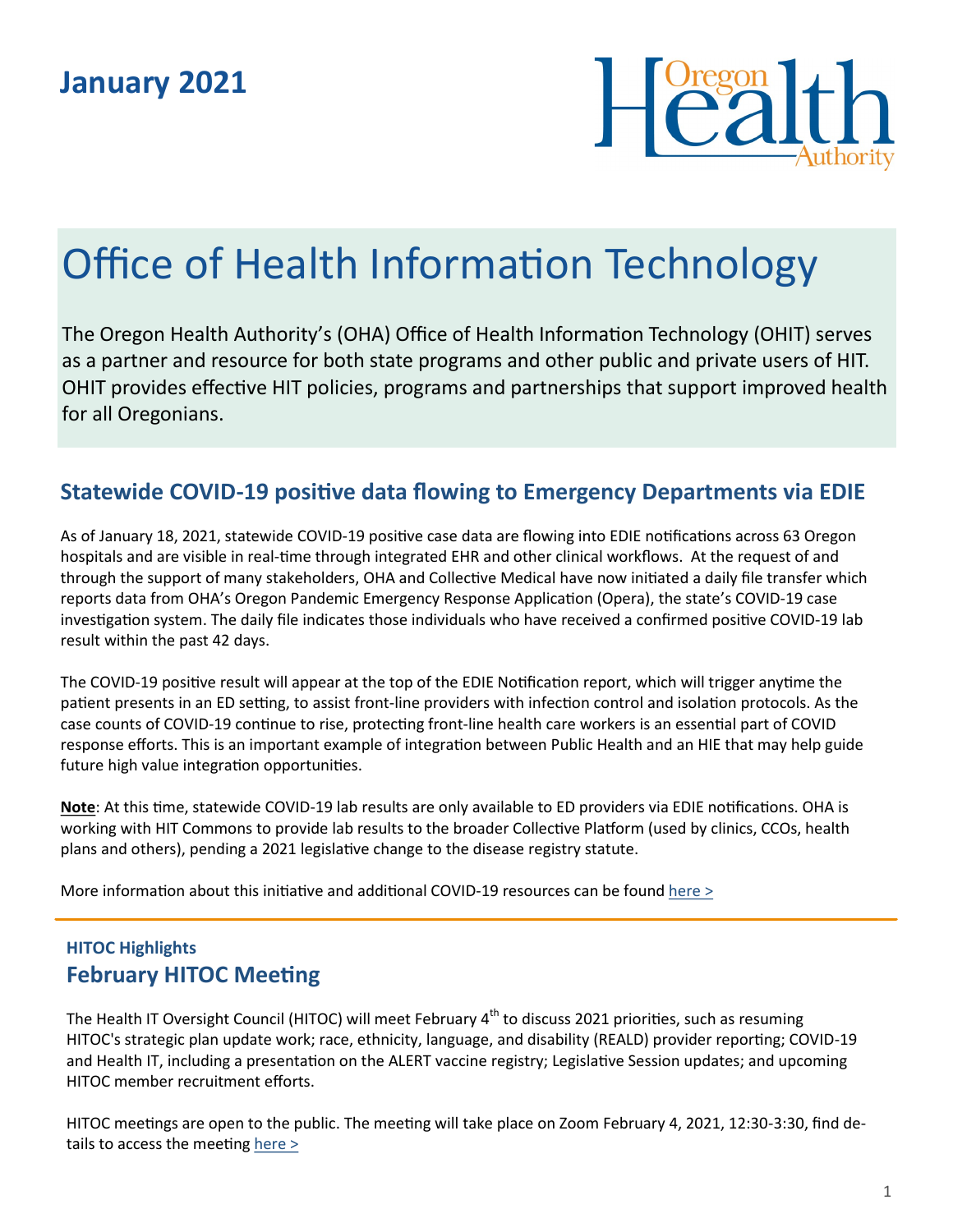## **January 2021**



## **OHA and HIT Commons Report: CCO Use of the Collective Platform**

OHA/HIT Commons are pleased to share a new report assessing CCO use of the Collective Platform. The report, prepared by PSU 2020 Oregon Summer Fellow Ashley Vaughn, assesses CCO use cases and value gained from using the Collective Platform (aka PreManage). The Collective Platform is the statewide hospital event notification system, providing real-time ED, inpatient, and post-acute care Admit, Discharge, and Transfer data to connected partners, including providers, clinics, health plans, and all of Oregon's CCOs. CCO access is currently funded through an OHA state Medicaid subscription.

The report covers a variety of topics, including:

- the ways in which CCOs use the Collective Platform,
- how the Platform contributes to business operations and efficiencies, and
- potential future uses for the Platform as identified by the CCOs.

[Read the report >](http://www.orhealthleadershipcouncil.org/wp-content/uploads/2021/01/Final-Report-CCO-Collective-Platform-Use-Project.pdf) [Learn more about the HIT Commons >](http://www.orhealthleadershipcouncil.org/hit-commons/)

### **Quality measures and FHIR educational webinar**

Want to learn more about how the Fast Healthcare Interoperability Resources (FHIR) standard intersects with quality measurement? OHA is partnering with OHSU's Care Management Plus team to offer a free educational opportunity, including a presentation on FHIR and electronic clinical quality measures and Q&A. The webinar will be recorded and posted to the [CCO Metrics TAG](https://www.oregon.gov/oha/HPA/ANALYTICS/Pages/Metrics-Technical-Advisory-Group-Archives.aspx) page.

#### **Meeting details and access:**

February 26, 2021 2:00 - 3:00

Zoom join link: <https://www.zoomgov.com/j/1617708303?pwd=aEVXdXpjcFFsSUhBejFvYTRPRWRjUT09> Meeting ID: 161 770 8303 Passcode: 897405 Phone information: +1 669 254 5252 US (San Jose) +1 646 828 7666 US (New York)